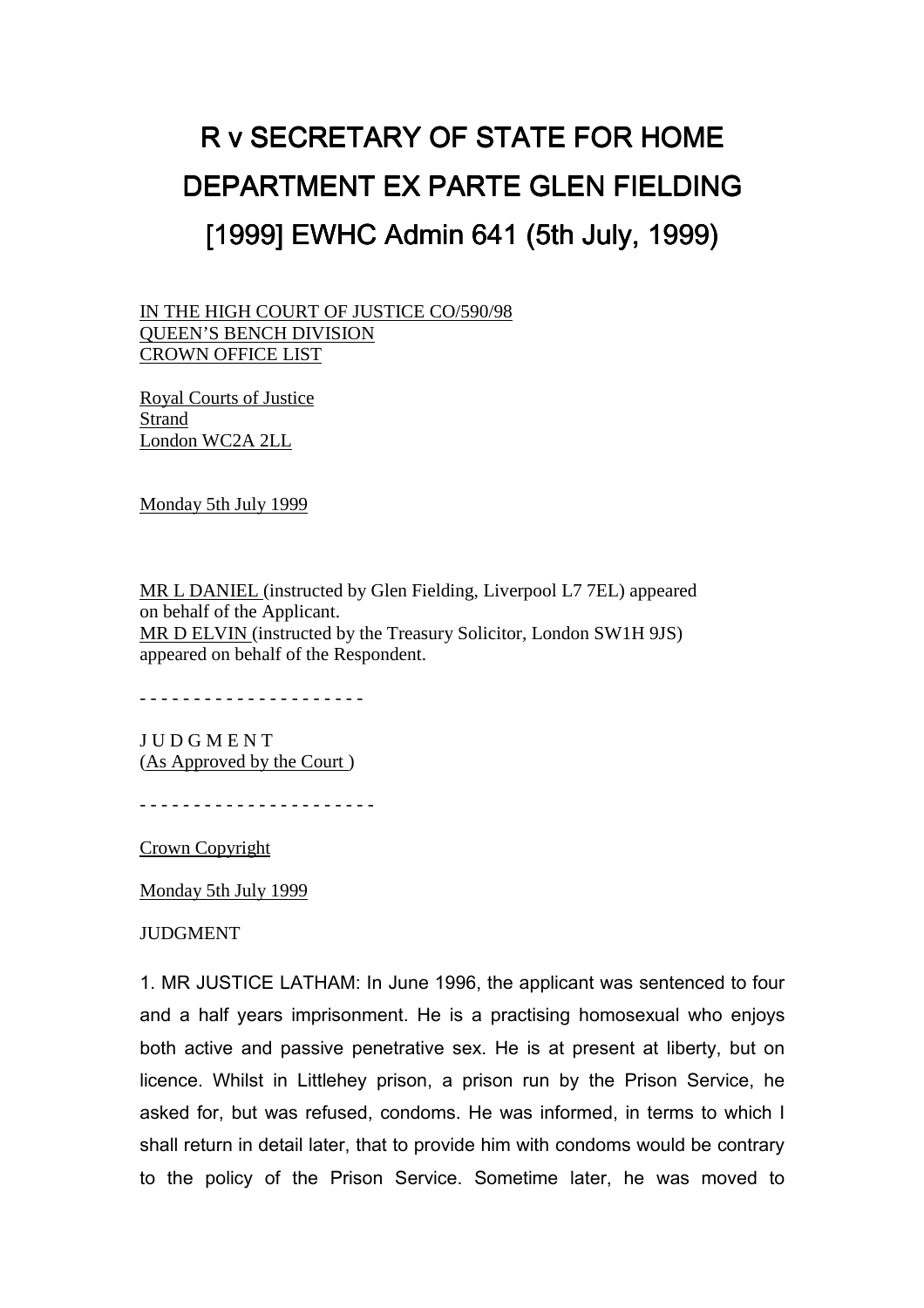Blakenhurst prison, which is managed by a private company, where he was able to obtain condoms from the prison authorities without difficulty. In these proceedings, he seeks to challenge the policy of the Prison Service as irrational. Despite the fact that the applicant is now at liberty, the respondent does not seek to argue that the applicant has no sufficient interest to maintain these proceedings. It is accepted that, because he is on licence, he remains at risk of being recalled to an institution at which the policy, will, unless altered in the meantime, be applied.

2. In his Form 86A, the applicant describes the policy about which he complains as being expressed in three letters, the first of the 16th August 1995, the second of the 18th April 1997, the third of the 7th July 1997. These documents emerged during correspondence between the applicant's solicitors and, in the first instance Littlehey prison, and subsequently the Prison Service itself during the course of the spring and early summer of 1997.

3. In reply to the applicant's solicitors request to know why he had been refused condoms, Mr Pettit, the relevant Governor of Littlehey prison, replied by letter of the 22nd April 1997 in which he stated that the matter was one for the Senior Medical Officer, to whom he had referred the applicant's request, and enclosed a copy of a memorandum provided for him by Doctor Rupasinghe, the Acting Senior Medical Officer, dated the 18th April 1997. This read as follows:

"The Prison Service policy is that condoms will not be issued to any prisoner locally or nationally except for the prisoner's (sic) on home leave or discharge.

However, under very rare and exceptional circumstances, the Prison Medical Officer has the discretion to issue condoms to inmates with certain clinical conditions like HIV. Unfortunately in Fielding's case, there is no clinical evidence to justify this."

4. The solicitors persevered, and received a letter from Len Curran, the Policy Advisor on Communicable Diseases and Research Co-ordinating and Planning, dated the 7th July 1997. The relevant parts of this letter read as follows:

"Sex between prisoners is not condoned by the Prison Service but it is recognised that in reality it occurs.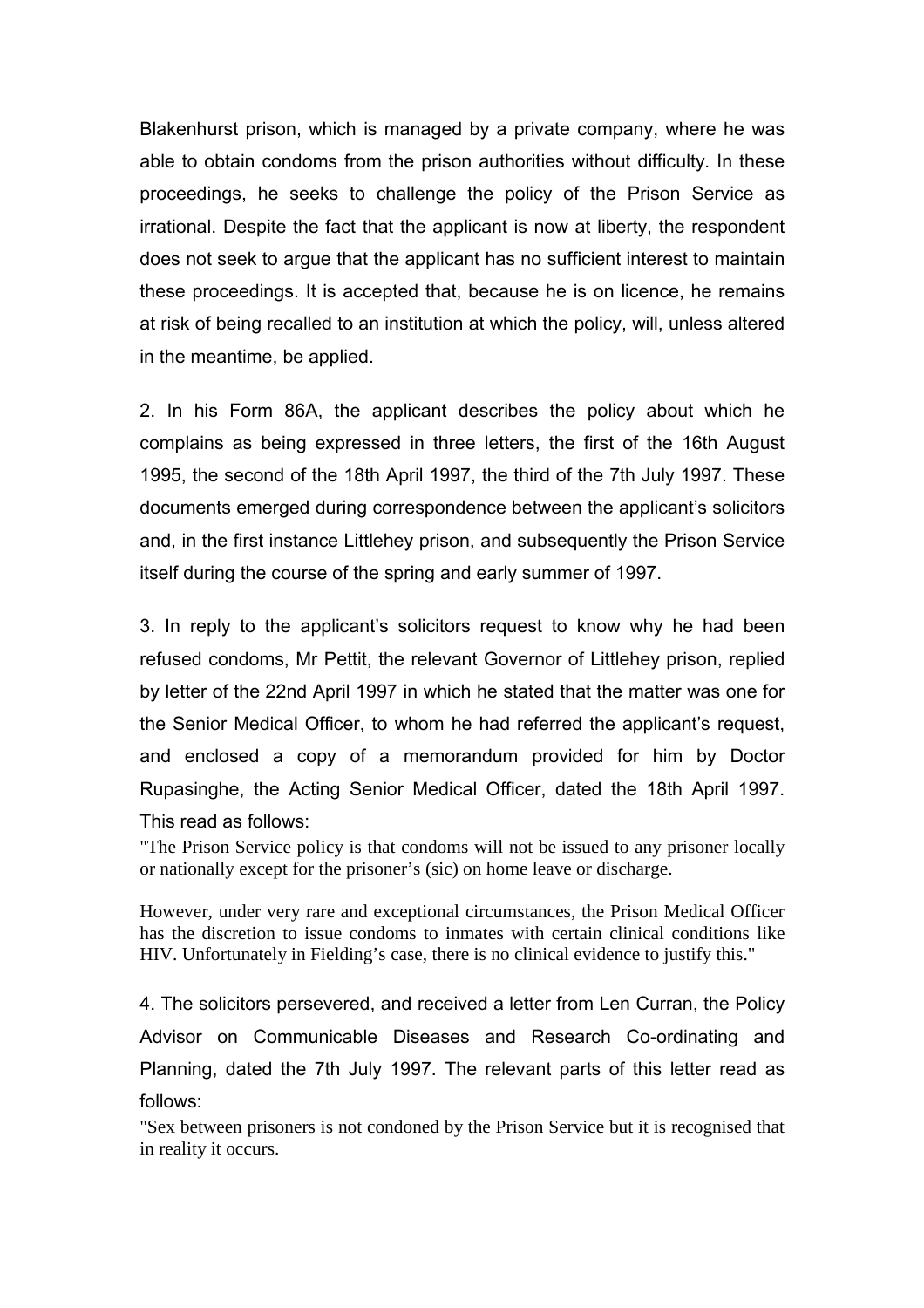The current policy on the issue of condoms to prison inmates gives to medical officers the freedom to prescribe condoms if, in their clinical judgment, there is a known risk of HIV infection. This is covered in advice given to the prison medical officers in the Dear Doctor Letter (DDL(97)10) again attached."

5. The Dear Doctor Letter is dated the 16th August 1995. It is written by Rosemary Wool, Director of Health Care of the Prison Service, and was written to the Heads of Health Care in all prison service establishments. It reads as follows:

## "Transmission of HIV within prisons: the prescribing of condoms

6. I wrote to you on the 18 May 1994 (DDL(94)6) following the first recorded case of sexual transmission of HIV infection from one inmate to another. In that DDL I pointed out that doctors have a duty of care to prescribe as they see fit in order to reduce the risk of infection with unprotected sex. It seems that few of you interpreted this advice as including prescribing of condoms to patients known to be at risk of contracting HIV. Prisoners do not have the opportunity to purchase across the counter medication or devices or dressings and therefore these must be supplied by the prison doctor.

7. The purpose of this DDL is to make it clear that prison doctors are free, in the exercise of their clinical judgment, to prescribe condoms for individual patients. The capacity to prescribe within prisons is indeed likely to reduce the likelihood of a prison doctor being found in breach of his/her duty of care if a prisoner/patient contracts HIV in prison.

8. Legal Advice is that consenting acts between adult prisoners in a prison cell are not automatically unlawful and that a prison cell is in many circumstances capable of being deemed a "private place" under the terms of the 1967 Sexual Offences Act. Even in those circumstances where homosexual behaviour is not lawful (eg if one or both the participants is under the age of 18 years), neither the doctor nor the Prison Service could be liable since the demonstrable intent in making condoms available is to preserve health rather than to encourage homosexuality. The provision of condoms would not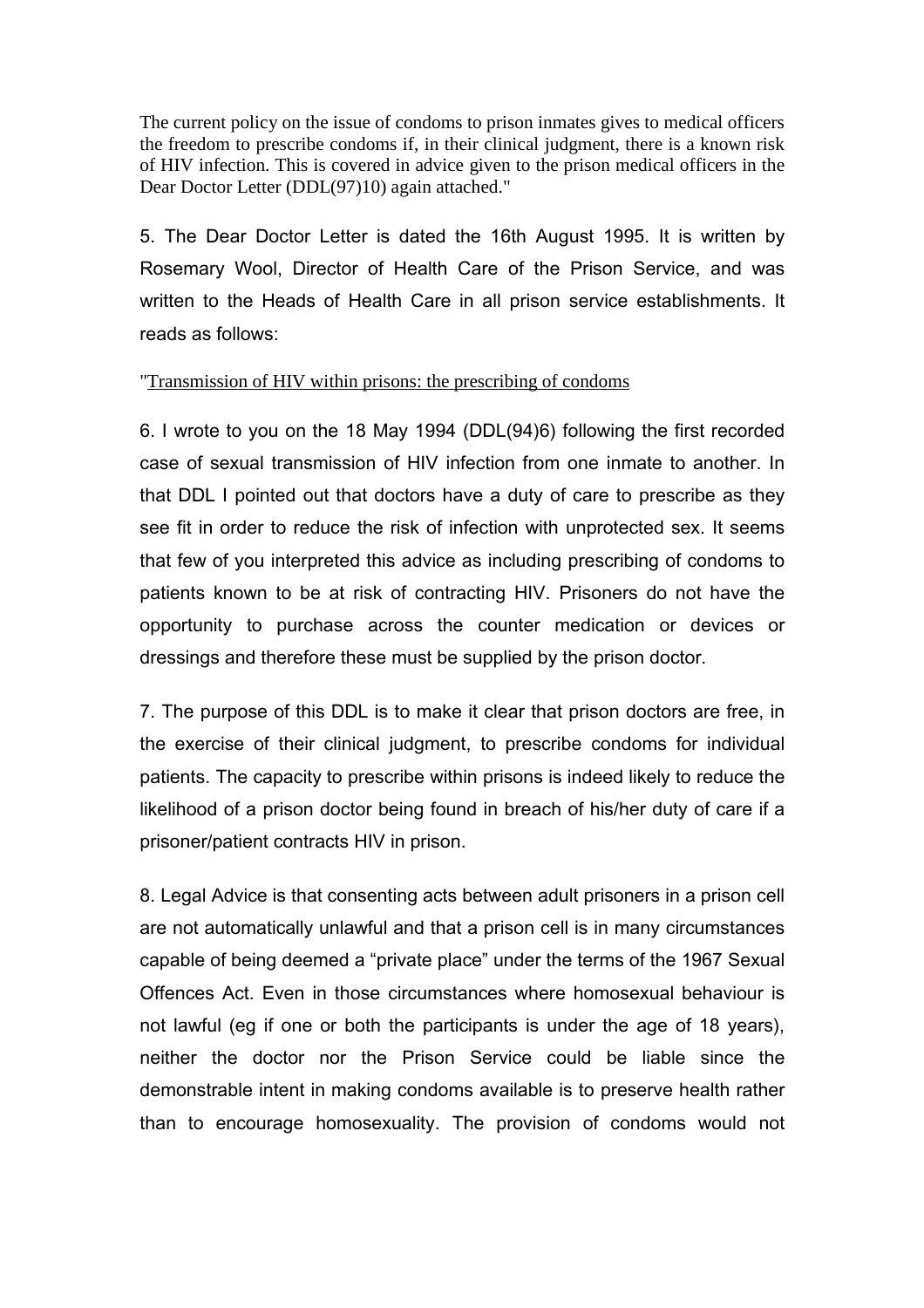constitute "aiding and abetting". This follows on from the judgment in the case of Gillick v West Norfolk and Wisbech AHA and Another (1995).

9. The burden of our legal advice is in fact that there may be a legal risk in not providing condoms in the relevant set of circumstances through a failure in the duty of care. In order to meet this duty, doctors are encouraged to prescribe condoms and lubricants where in their clinical judgment there is a known risk of HIV infection as a result of HIV risk sexual behaviour."

10. Taking these documents together, it is clear that the policy of the Prison Service, as explained to the applicant's solicitors, was that the Prison Service did not wish to be seen in any way to encourage homosexual activity in prison, and that as a result condoms were not made available freely for purchase or otherwise by inmates, but that it was recognised that such activity did occur, which required the Prison Service to take appropriate steps for the protection of the health of the inmates by encouraging prison medical officers to prescribe condoms where they perceived a health risk, particularly a risk of HIV to exist. This view is confirmed by Doctor Longfield, the Director of Health Care of the Prison Service, who in his affidavit of the 26th January 1999 said as follows:

"2. The facts of custody and the need to maintain good order and discipline mean that it would be inappropriate for prisons to take action which might be seen to encourage overt sexual behaviour by prisoners. However, it is recognised that sex in prisons is an occasional reality which carries with it public health risks. Consequently, condoms are made available to prisoners through the Health Care Centre where the doctor can form a judgment about the risks to the prisoner and others and provide prophylactics and advice as appropriate.

3. The Prison Service has always viewed the prescribing of condoms to prisoners from the perspective of protecting public health by preventing the spread of HIV and other communicable diseases amongst prisoners, and to the wider community when prisoners are released.

4. Guidance on the provision of condoms was given to prison doctors in the form of a Dear Doctor Letter (DDL), issued in August 1995. It was believed at the time that the issuing of a DDL was the most appropriate method of promulgating what is, essentially, professional guidance to Prison doctors. The guidance contained in the DDL applies equally to all prisons regardless of whether they are publicly or privately run establishments. The letter encourages prison doctors to prescribe condoms for individual prisoners if, in their clinical judgment, there is a known risk of HIV infection as a result of unsafe sexual behaviour. This was intended to include not only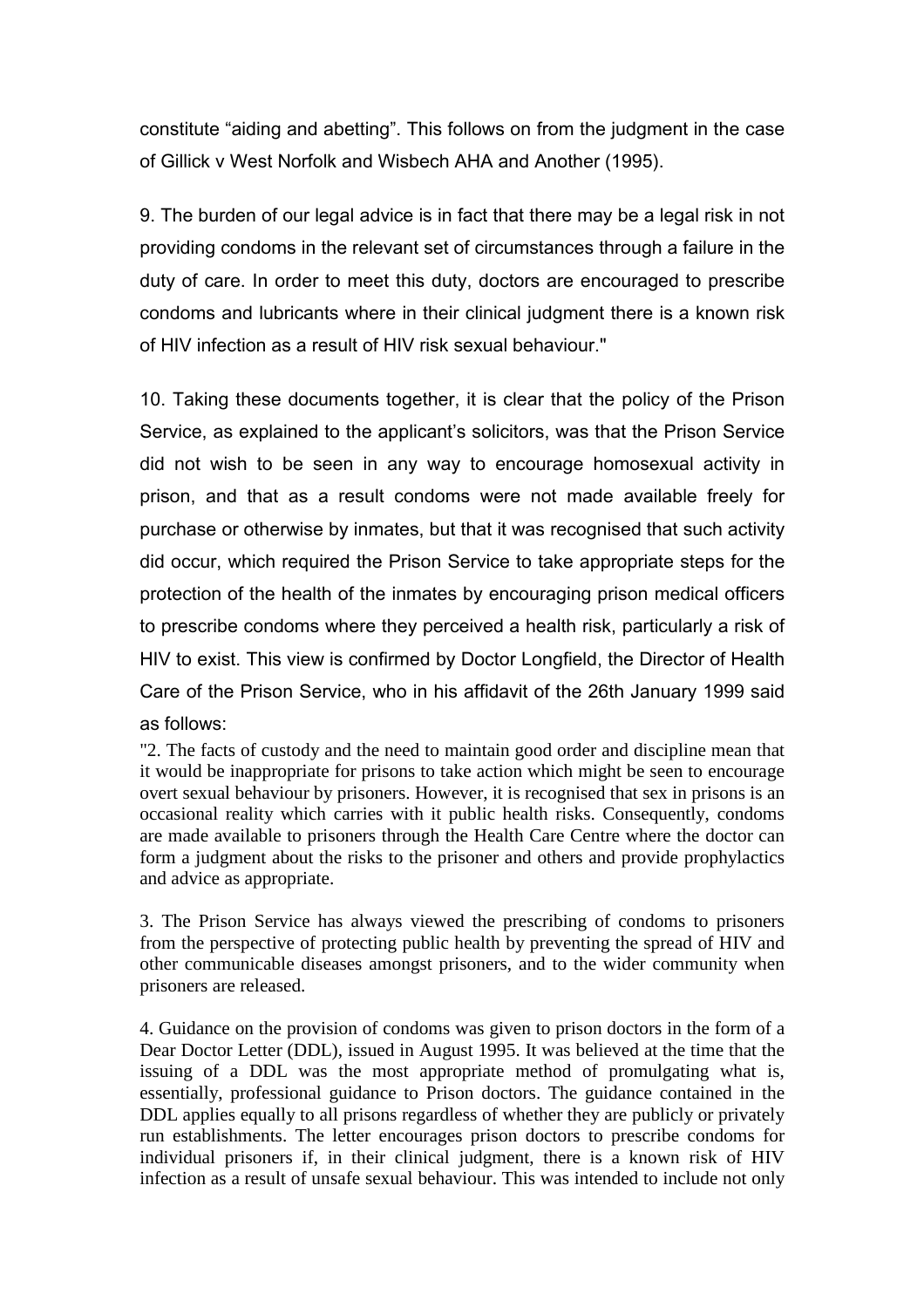cases where one (or both) of the prisoners was known to have HIV but also any prisoner (original emphasis) taking part in unsafe sex. This guidance has become the de facto Prison Service policy and is generally referred to as such."

11. But Doctor Longfield's affidavit goes on to accept that there have been problems about ensuring consistency of approach across the Prison Service, and in particular across the whole spectrum of prisons, both those run by the Prison Service, and those run privately. He further accepts that the memorandum from Doctor Rupasinghe would appear to be an example of the way in which the policy may have been misinterpreted. It is clear to me from the tone of his memorandum that Doctor Rupasinghe was applying the policy in a significantly more restrictive way than a fair reading of the Dear Doctor Letter justified. Indeed therein may lie the real vice in the present case.

12. However, Mr Daniel on behalf of the Applicant argues that this case is not simply about the misapplication of a lawful policy. He asserts that the policy, as acknowledged by Doctor Longfield, is irrational. His argument is simple and straightforward. He says that it is accepted by all responsible medical authorities that unprotected penetrative sex carries with it the risk of HIV. There is no way of determining at any one time, save in a wholly stable sexual relationship between those who can be shown not to be carrying HIV, whether one or other party to the intercourse may not be carrying HIV and therefore capable of transmitting it to the other. It follows that if a homosexual prison inmate presents himself to the authorities requesting condoms, the only inference that can be properly be drawn is that he is intending to have penetrative sex, which will by definition carry with it the risk of the spread of HIV and that therefore no question of the clinical judgment of a doctor arises. The exercise of discretion explicit in the Dear Doctor Letter is therefore either a fiction, or an unjustified interference with a homosexual's ability to obtain the means to ensure safe sex.

13. As far as the latter argument is concerned, Mr Daniel bases it upon the proposition that any interference with an inmate's ability to have safe sex is an interference with his right under Article 8(1) of the European Convention on Human Rights to respect for his private life. Mr Daniel acknowledges that he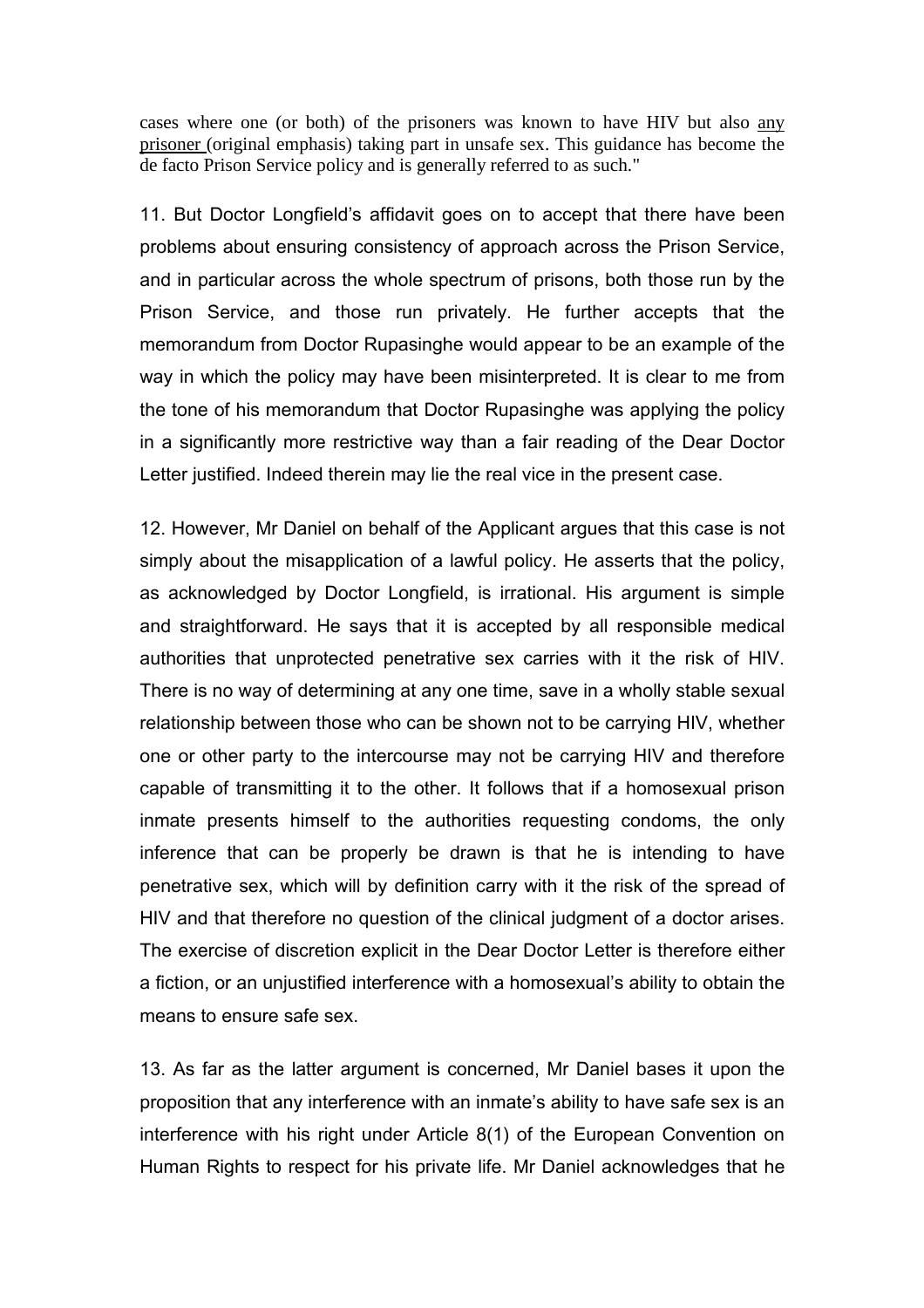is not yet entitled to rely directly upon the convention. But nonetheless he argues that the fact that the applicant is entitled to respect under the Convention for his sexual orientation, and its practical consequences, is a material matter in determining the extent to which it could said to be rational to interfere to any extent with that right. I accept that in principle. It should, however, be noted that the right which the applicant asserts is as to his ability to express his sexuality by way of penetrative sex safely. Unlike the majority of those who lose their liberty, imprisonment does not prevent him from expressing his sexuality at all. This underlines that which seems to me to be at the root of this case. The issue, as Doctor Longfield sets out clearly in his affidavit, is how best to protect the health of prisoners, and the population at large, from the spread of HIV and other communicable diseases, in the context of the particular security, welfare and policy considerations applicable to prisons.

14. There is an attractive simplicity in Mr Daniel's argument, namely that a homosexual who asks for condoms is asserting that he intends to engage in unsafe sex as to which the only prophylactic is a condom, which he should therefore be given without there being any question of clinical judgment or discretion. However, I consider that the Prison Service is entitled to take the view that it should not be seen to encourage homosexual activity in prison. That might be the message which would be given to the prison population, and the public at large, if condoms were available on demand. That is a matter of judgment for the Prison Service. Further, condoms have uses other than those for which they were designed; it seems to me to be reasonable for the Prison Service to consider it necessary for that reason that some control should be exercised. Given that the view that has been taken is not irrational, the question is whether or not the mechanism which has been chosen to control the supply of condoms is itself irrational. I have already indicated that it seems to me that the real issue is one of health, as identified by Doctor Longfield. In these circumstances, it does not seem to me to be irrational to leave the decision to the prison medical officer. He is the one who can judge whether or not a request for a condom is made for genuine health reasons.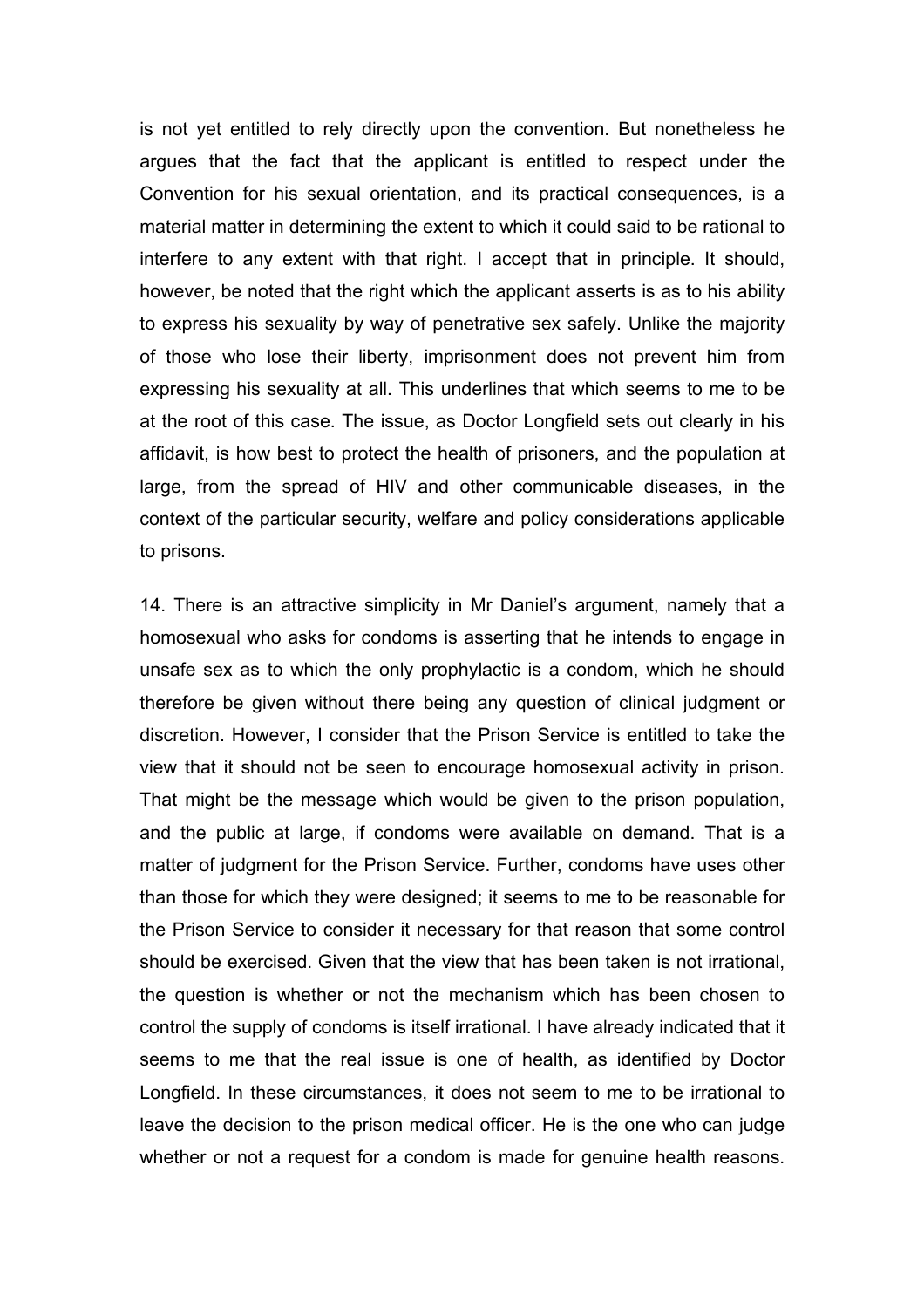This may require investigation, which is more appropriately carried out by a doctor. The mere fact that a person asserts that he wants a condom does not mean that he is a genuine homosexual, nor does it mean that he is necessarily intending to engage in penetrative or other dangerous sexual activity, nor does it necessarily mean that he is in truth a consenting party to whatever activity is anticipated.

15. For these reasons, it seems to me that the policy is lawful. In the result, it seems to me that whenever a prison medical officer is satisfied that a request for condoms is from a genuine homosexual who is intent on indulging in what would otherwise be unsafe sex, he should prescribe condoms. I would like to think that so long as the Prison Service continues to take the view that there should be the control inherent in the policy, the policy itself might be reformulated so as to make clear what the limits of the prison medical officers discretion should be, so as to avoid the sort of misunderstanding or misinterpretation which is clearly evident in Doctor Rupasinghe's memorandum. It follows that, although the particular decision to refuse to supply condoms about which the applicant complains was wrong, it was wrong because the policy was misinterpreted, not because the policy itself was unlawful. This application is refused.

16. MR ELVIN: My Lord, I am obliged. The Home Secretary does not seek its costs.

MR JUSTICE LATHAM: Yes, Mr Daniel.

17. MR DANIEL: My Lord, I have two short applications. The first, my Lord, and without being wishing to be disrespectful, is to ask with respect for relief in reality to Dr Rupasinghe's letter.

18. MR JUSTICE LATHAM: No, Mr Daniel. I made it plain that I was not giving any relief at all.

19. MR DANIEL: So be it. My Lord, the second application which hopefully may be longer than the first is an application for leave in relation to this